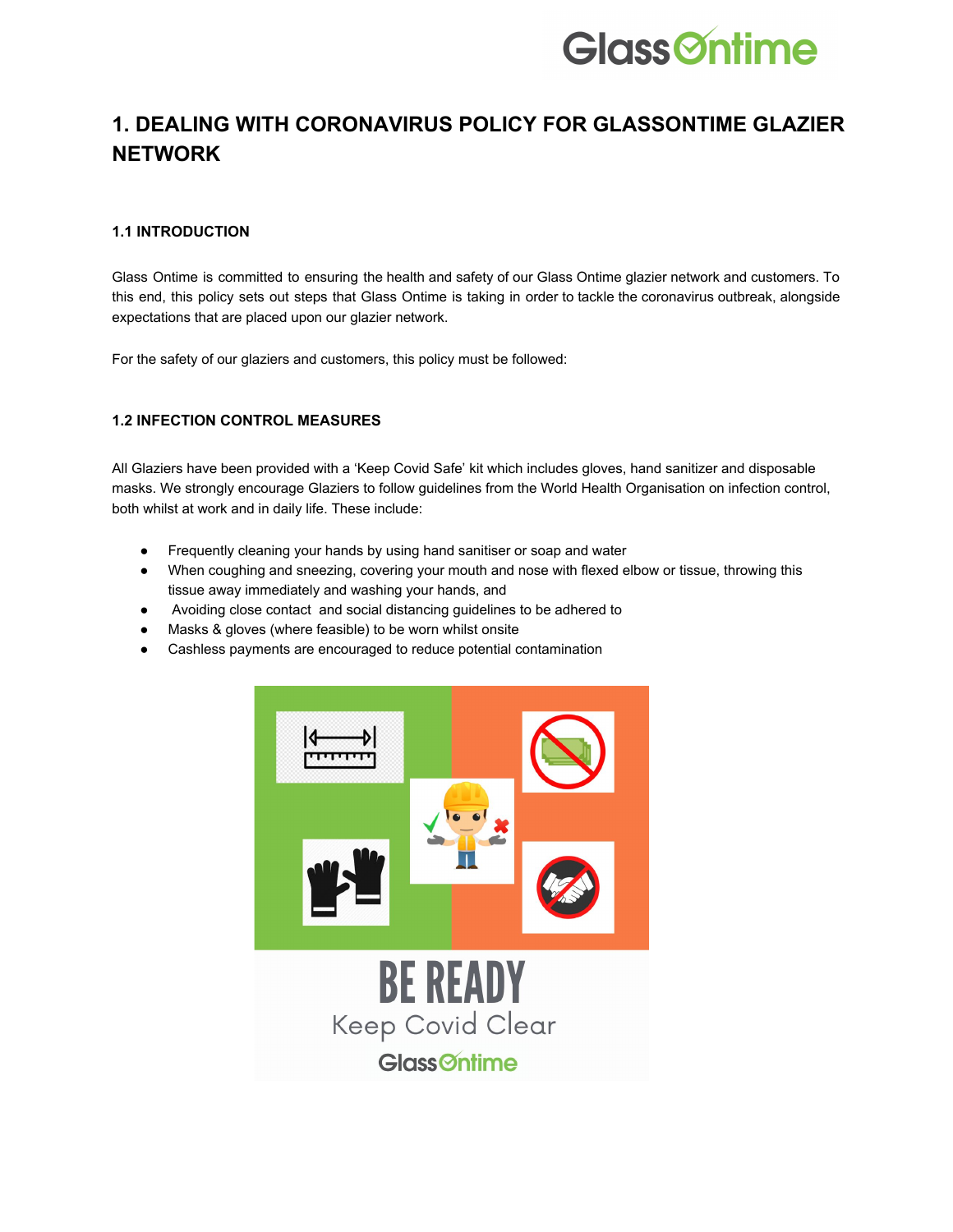

For Customers who have booked a job we ask that you respect social distancing measures and allow our Glaziers to perform their duties in accordance with Government regulations.

#### **1.3 CORONAVIRUS DIAGNOSIS OR EXPOSURE**

#### **i) If Glaziers contract the virus**

If Glaziers begin to display symptoms of the virus, Glaziers must follow Government guidance to find out what to do next. Glaziers must seek a coronavirus test and self isolate for a period of 14 days or until advised otherwise and notify Sally or Colm at the earliest opportunity.

In order to protect your fellow colleagues, Glaziers are required to abstain from accepting Glass Ontime jobs and provide us with a medical certificate. Glaziers are required to get a medical clearance from your doctor prior to commencing work again.

#### **ii) If Glaziers have contact with a confirmed case of the coronavirus**

If Glaziers have been in contact with someone who has a confirmed case of the coronavirus, Glaziers are required to notify Colm & Sally immediately.

In order to protect your fellow colleagues, we ask Glaziers to seek medical attention and remain absent from accepting Glass Ontime work and provide us with a medical certificate. Glaziers are required to get a medical clearance from your doctor prior to returning to complete additional work.

#### **iii) If Glaziers have contact with a suspected case of the coronavirus**

If Glaziers have been in contact with someone who has a suspected case of the coronavirus, Glaziers are required to notify Sally or Colm immediately. Glaziers must also immediately seek a coronavirus test and self isolate for 14 days or until cleared by DHHS.

# **IV) If Customers contract the virus, have contact with a confirmed case or have contact with a suspected case**

If you or any member of your household has recently tested positive to coronarvirus; or has been in direct contact with someone who has tested positive; or is displaying symptoms of coronarvirus; we ask you to notify us immediately and we will make arrangements to reschedule your appointment time.